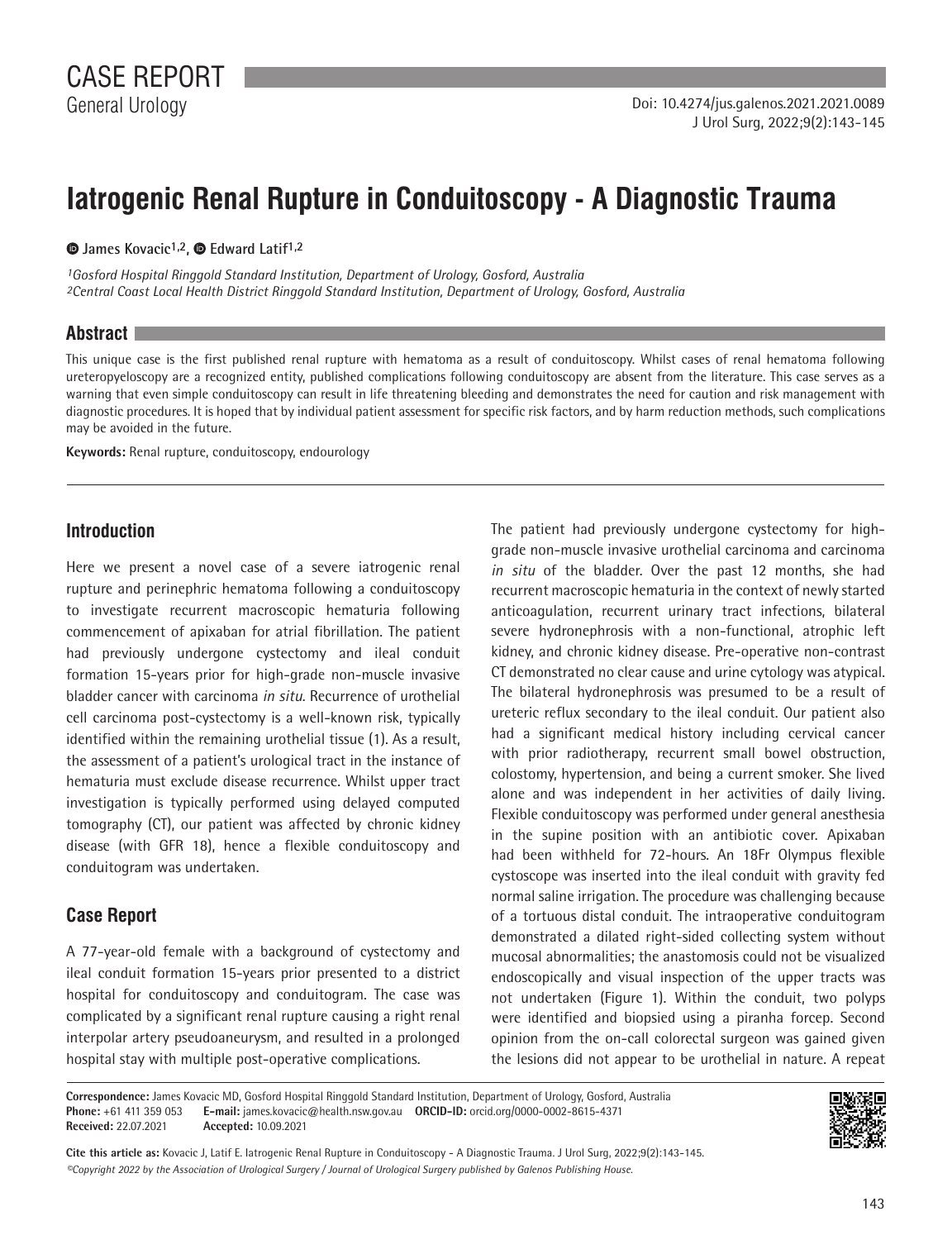conduitogram was completed following biopsy, which did not demonstrate any contrast extravasation. The procedure took approximately 60 minutes and the patient's haemodynamics were stable throughout with systolic blood pressure between 120-140 mmHg. Whilst in recovery, the patient required inotropic support and developed worsening right flank pain. Serial venous blood gas demonstrated a falling hemoglobin 104g/L to 68g/L. A triple phase CT identified a 9.7x9.8x7.4 cm right-sided perinephric renal hematoma with multifocal areas of cortical disruption and contrast extravasation consistent with arterial injury (Figure 2). The patient was resuscitated and stabilized before being transferred to the nearest tertiary facility for interventional radiology management selective embolization. She underwent digital subtraction angiography, which identified an active blush of contrast on the right-side emanating from a 1.5 cm pseudoaneurysm of an interpolar artery (Figure 3). The vessel was successfully mobilised using a 2x5 mm coil.

In the subsequent days, her renal function deteriorated, with peak creatinine reaching 476 before the commencement of hemodialysis. She also developed systemic inflammatory response syndrome (SIRS) with fevers, C-reactive peptide (CRP) 392 and a white cell count (WCC) 16.7. IV ceftriaxone was started to cover the chest, urinary, and infected hematoma source. A chest tube was placed to drain a large, reactionary right-sided pleural effusion. One month following her initial



**Figure 1.** Conduitogram with right-sided reflux

procedure, she remained on dialysis with ongoing low-grade temperatures. Repeat imaging demonstrated an interval increase in the perinephric hematoma size with stable hemoglobin, so a drain was inserted under radiological guidance. Subsequent draining cultures were positive for *Bacteroides fragilis*. A second drain was placed weeks later due to slow interval size reduction in follow-up imaging, with repeat drain cultures positive for a resistant *Escherichia coli* and *Enterococcus faecalis*. Antibiotics were then changed to IV tazocin and ciprofloxacin. The drains were removed with a daily output under 50 mls of serious fluid.

One month later the patient developed fevers and flank pain again with imaging demonstrating a reaccummulation of her perinephric collection. A new drain was inserted and remained for a further 6-weeks with repeat imaging demonstrating



**Figure 2.** Axial CT with arterial extravasation CT: Computed tomography



**Figure 3.** Embolisation of right interpolar artery